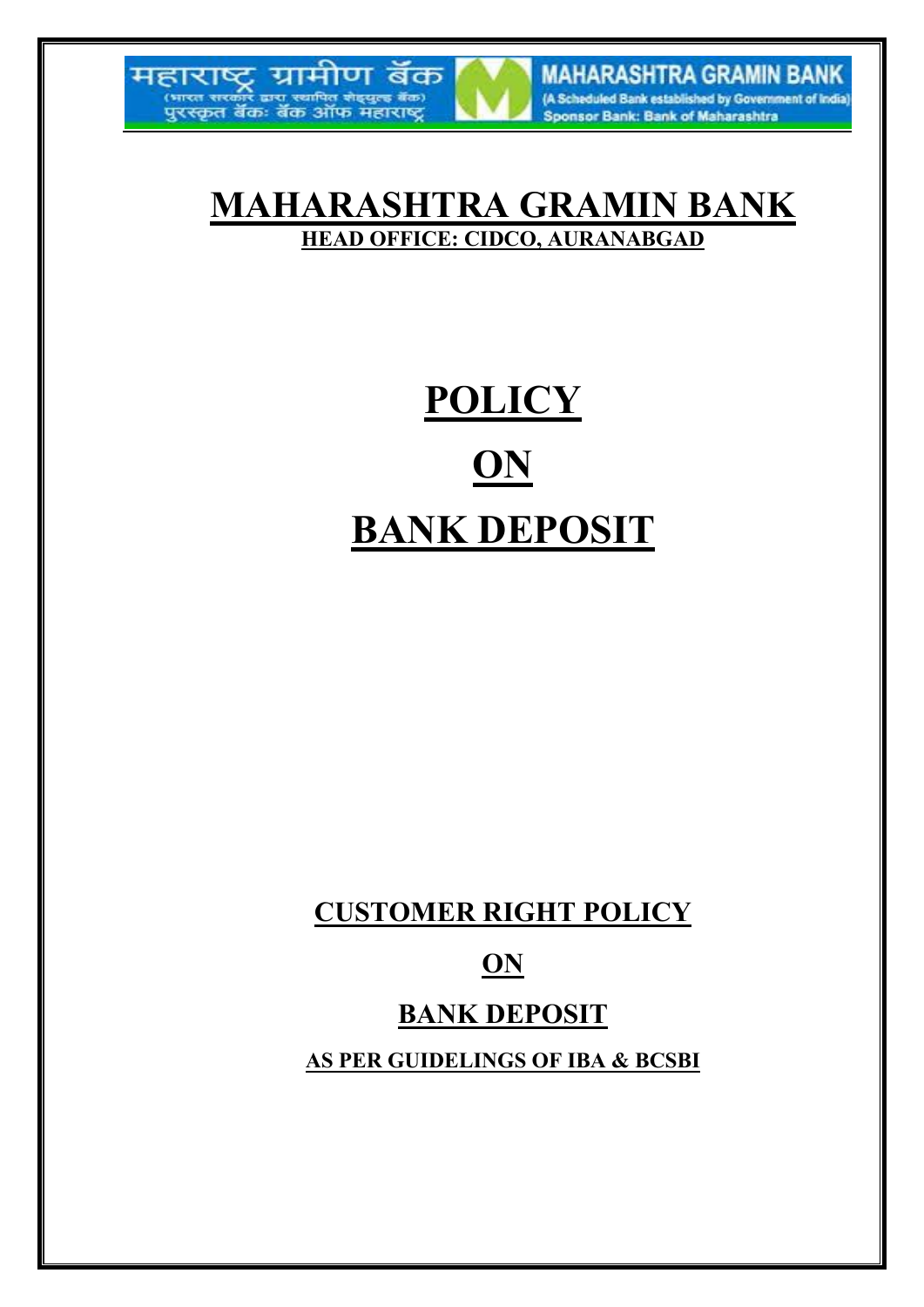# **Maharashtra Gramin Bank Policy on Bank Deposits**

### **1. Preamble**

One of the important functions of the Bank is to accept deposits from the public for the purpose of lending. In fact, depositors are the major stakeholders of the Banking System. The depositors and their interests form the key area of the regulatory framework for banking in India and this has been enshrined in the Banking Regulation Act, 1949. The Reserve Bank of India is empowered to issue directives / advices on interest rates on deposits and other aspects regarding conduct of deposit accounts from time to time. With liberalization in the financial system and deregulation of interest rates, banks are now free to formulate deposit products within the broad guidelines issued by RBI.

This policy document on deposits outlines the guiding principles in respect of formulation of various deposit products offered by the Bank and terms and conditions governing the conduct of the account. The document recognizes the rights of depositors and aims at dissemination of information with regard to various aspects of acceptance of deposits from the members of the public, conduct and operations of various deposits accounts, payment of interest on various deposit accounts, closure of deposit accounts, method of disposal of deposits of deceased depositors, etc., for the benefit of customers. It is expected that this document will impart greater transparency in dealing with the individual customers and create awareness among customers of their rights. The ultimate objective is that the customer will get services they are rightfully entitled to receive without demand.

While adopting this policy, the bank reiterates its commitments to individual customers outlined in the code of Banks Commitment to Customer adopted by the banks. This document is a broad framework under which the rights of common depositors are recognized. Detailed operational instructions on various deposit schemes and related services will be issued from time to time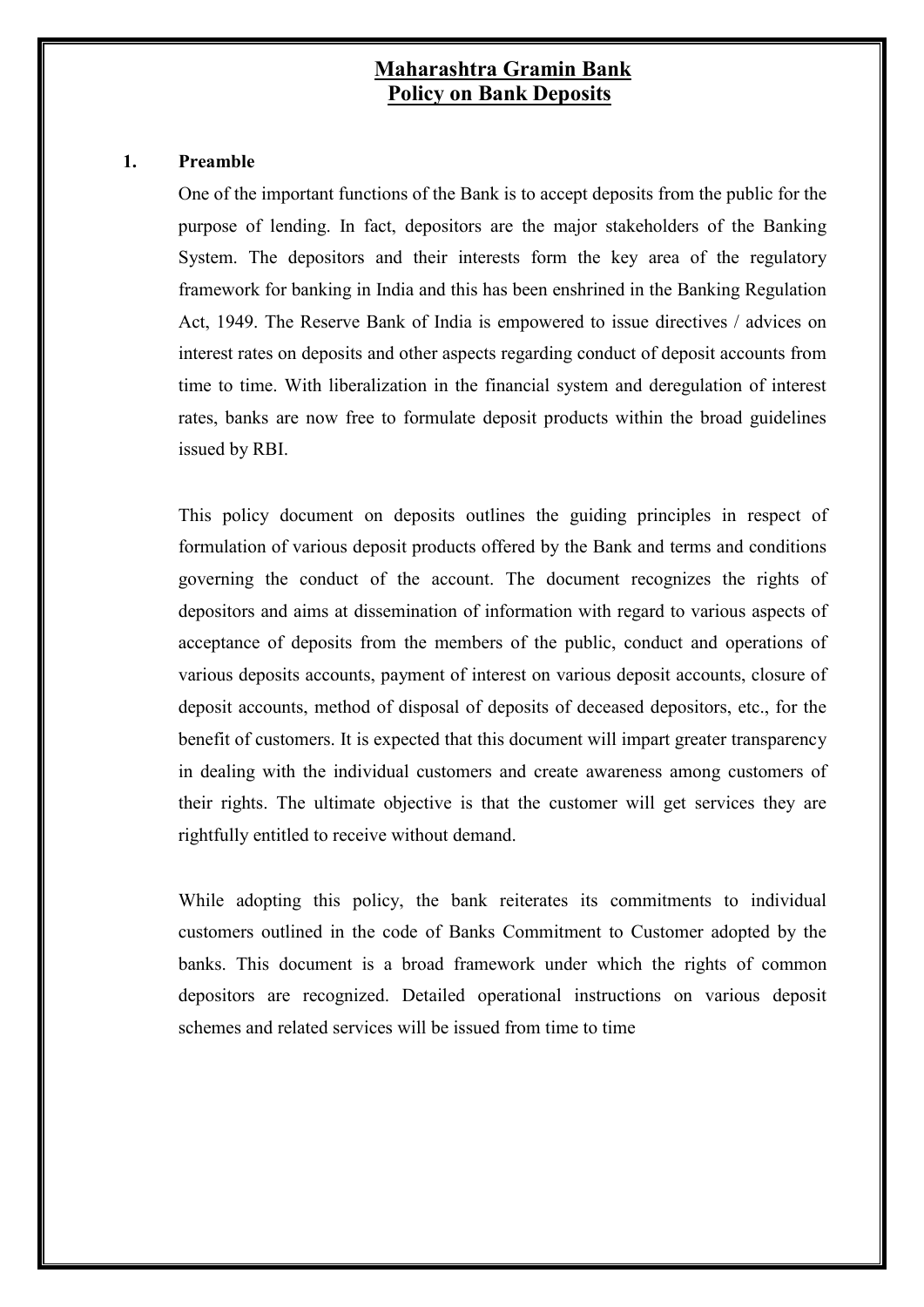#### **2. Types of Deposit Accounts**

While various deposit products offered by the Bank are assigned different names. The deposit products can be categorised broadly into the following types. Definition of major deposits schemes is as under: -

- i) "Demand deposits" means a deposit received by the B ank which is withdrawable on demand;
- ii) "Savings deposits" means a form of demand depo sit which is subject to restrictions as to the number of withdrawals as also the amounts of withdrawals permitted by the Bank during any specified period;
- iii) "Term deposit" means a deposit received by the Bank for a fixed period withdrawable only after the expiry of the fixed period and includes deposits such as Recurring / Double Benefit Deposits / Short Deposits / Fixed Deposits /Monthly Income Certificate /Quarterly Income Certificate etc.
- iv) Notice Deposit means term deposit for specific period but withdrawable on giving atleast one complete banking day's notice;
- v) "Current Account" means a form of demand deposi t wherefrom withdrawals are allowed any number of times depending upon the balance in the account or up to a particular agreed amount and will also include other deposit accounts which are neither Savings Deposit nor Term Deposit;

# **3. Account Opening and Operation of Deposit Accounts**

- A) The Bank before opening any deposit account will carry out due diligence as required under "Know Your Customer" (KYC) guideline s issued by RBI Anti-Money laundering rules and regulations and or such other norms or procedures as per the Customer Acceptance Policy of the bank. If the decision to open an account of a prospective depositor requires clearance at a higher level, reasons for any delay in opening of the account will be informed to him and the final decision of the Bank will be conveyed at the earliest to him.
- B) The bank is committed to providing basic banking services to disadvantaged sections of the society. Banking services will be offered to them through no-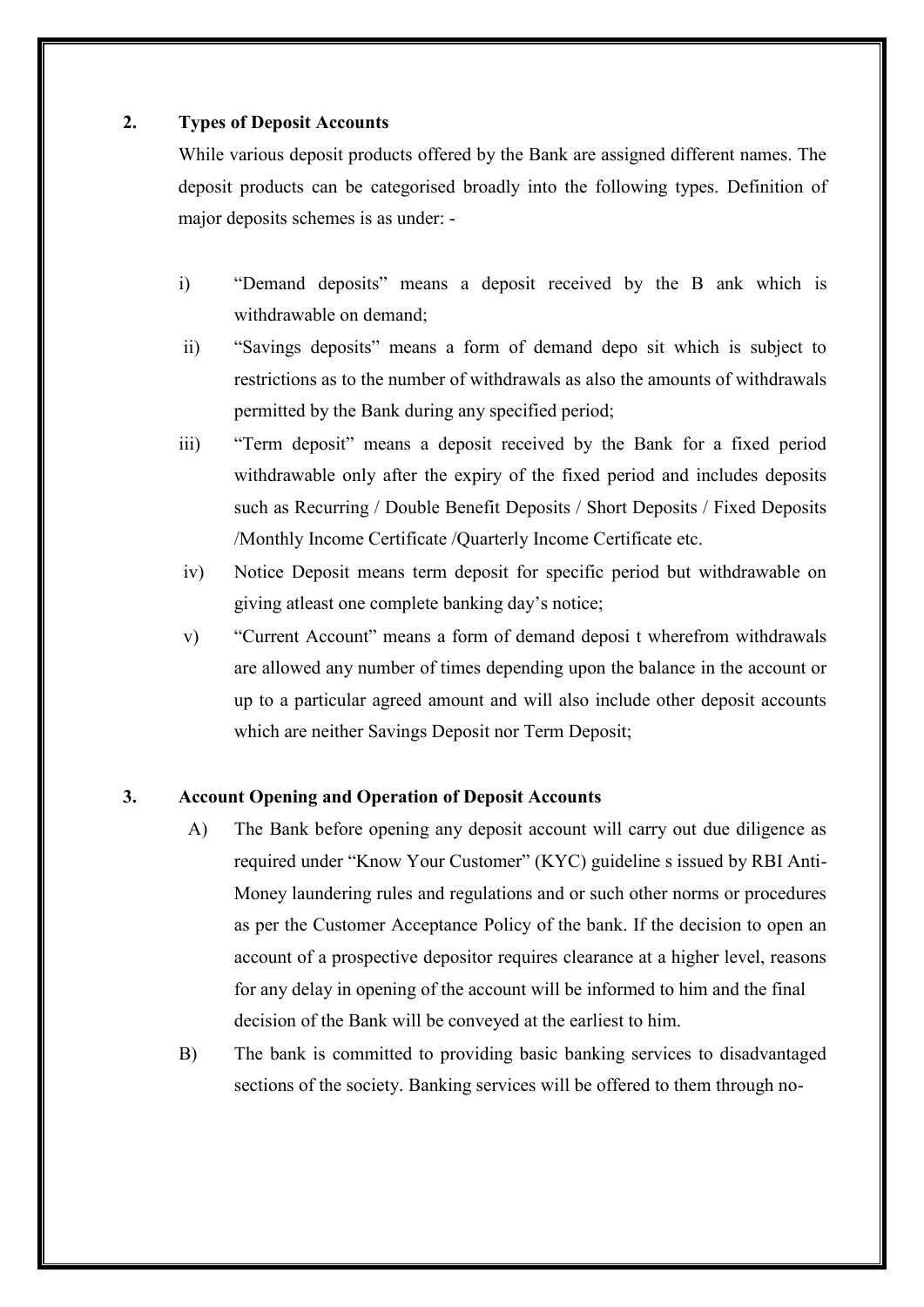frill accounts and accounts will be opened with relaxed customer acceptance norms as per regulatory guidelines.

C) The account opening forms and other material would be provided to the prospective depositor by the Bank. The same will contain details of information to be furnished and documents to be produced for verification and or for record, it is expected of the bank official opening the account, to explain the procedural formalities and provide necessary clarification sought by the prospective depositor when he approaches for opening a deposit account.

- D) The regulatory guidelines require banks to categorise customers based on risk perception and prepare profiles of customers for the purpose of transaction monitoring.. Inability or unwillingness of a prospective customer to provide necessary information/details could result in the bank not opening an account.
- E) Inability of an existing customer to furnish details required by the bank to fulfill statutory obligations could also result in closure of the account after due notice(s) is provided to the customer.
- F) For Deposit products like Savings Bank Account and Current Deposit Account, the bank will normally stipulate certain minimum balances to be maintained as part of terms and conditions governing operation of such accounts. Failure to maintain minimum balance in the account will attract levy of charges as specified by the bank from time to time. For Saving Bank Account the bank may also place restrictions on number of transactions, cash withdrawals, etc., for given period. Similarly, the bank may specify charges for issue of cheque books, additional statement of accounts, duplicate passbook, folio charges, etc. All such details, regarding terms and conditions for operation of the account and schedule of charges for various services provided will be communicated to the prospective depositor while opening the account.

G) Savings Bank Accounts can be opened for eligible person/persons and certain organizations/agencies (as advised by Reserve Bank of India from time to time)

H) Current Accounts can be opened by individuals / partnership firms / Private and Public Limited Companies / HUFs / Specified Associates / Societies /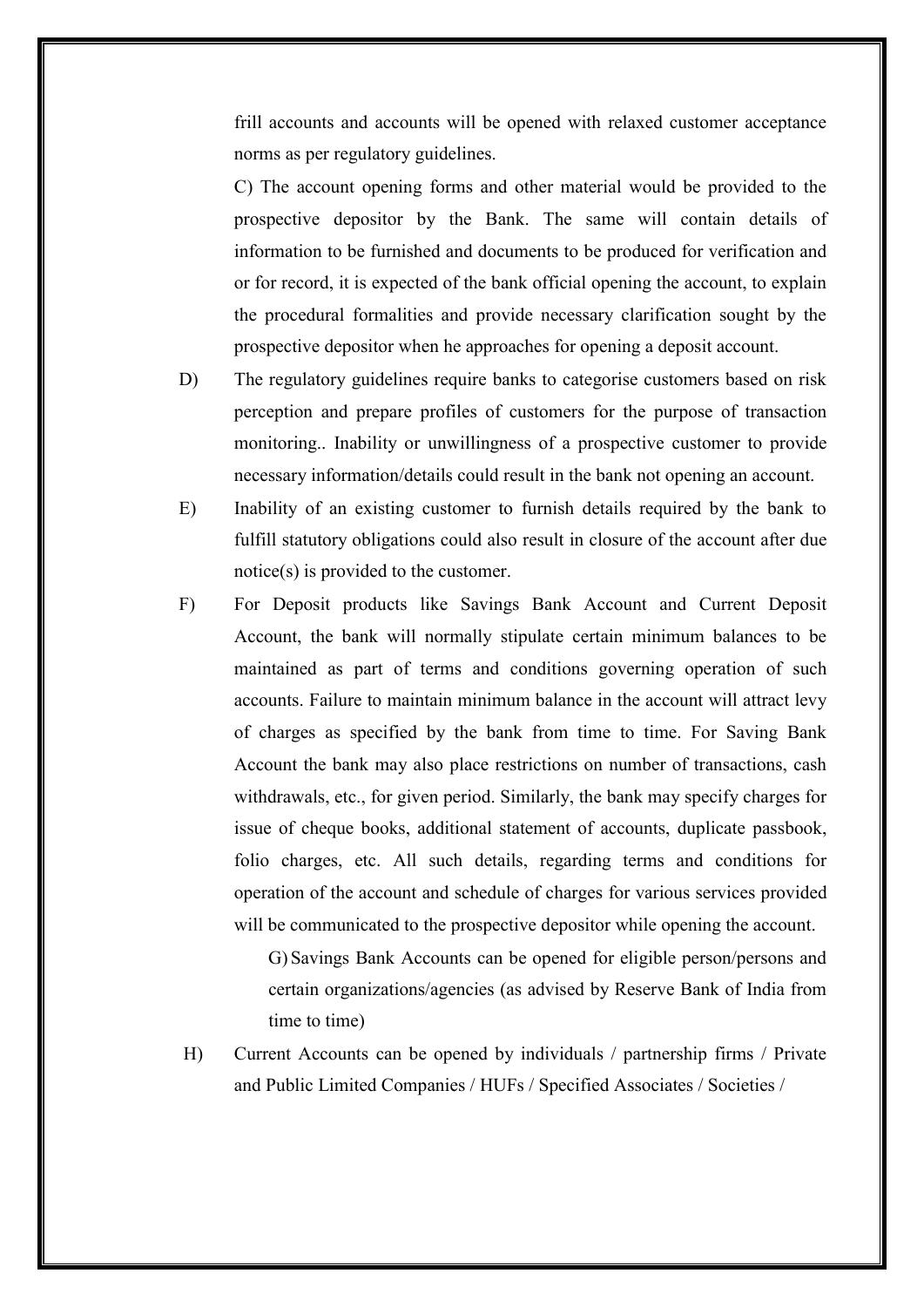Trusts. Departments of Authority created by Government (Central or State) Limited Liability Partnership, etc.

- I) Term Deposits Accounts can be opened by individuals / partnership firms / Private and Public Limited Companies / HUFs/ Specified Associates / Societies / Trusts, Departments of Authority created by Government (Central or State), Limited Liability Partnership, etc.
- J) The due diligence process, while opening a deposit account will involve satisfying about the identity of the person, verification of address, satisfying about his occupation and source of income. Obtaining introduction of the prospective depositor from a person acceptable to the Bank and obtaining recent photograph of the person/s opening / operating the account are part of due diligence process.
- K) In addition to the due diligence requirements, under KYC norms the Bank is required by law to obtain Permanent Account Number (PAN) or alternatively declaration in Form No. 60 or 61 as specified under the Income Tax Act / Rules.
- L) Deposit accounts can be opened by an individual in his own name (status: known as account in single name) or by more than one individual in their own names (status: known as Joint Account). Savings Bank Account can also be opened by a minor jointly with natural guardian or with mother as the guardian (Status: known as Minor's Account). Minors above the age of 10 will also be allowed to open and operate saving bank account independently. However, no overdrafts will be granted to these minors.

SB account can also be opened by a minor represented by guardian or jointly with a major, where minor is represented by natural guardian. Minors above the age of 10 will also be allowed to open and operate SB account subject to restrictions on transactions and no cheque books will be provided to such accounts.

M) Operation of Joint Account – The Joint Account o pened by more than one individual can be operated by single individual or by more than one individual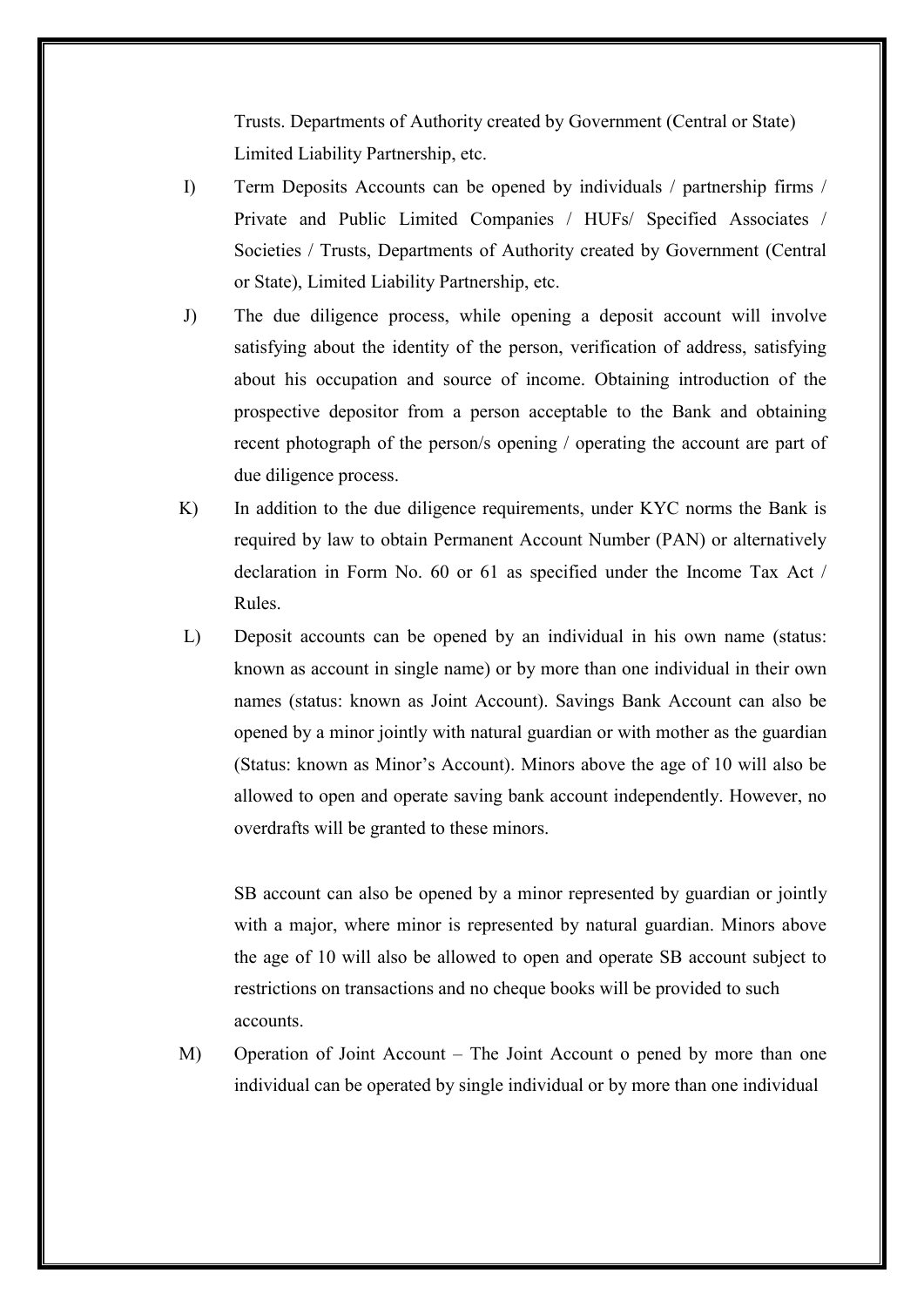jointly. The mandate for operating the account can be modified with the consent of all account holders. The Savings Bank Account opened by minor jointly with natural guardian / guardian can be operated by *such* guardian only.

- N) The joint account holders can give any of the following mandates for the disposal of balance in the above accounts:
	- i Either or Survivor: If the account is held by two individuals say, A & B, the final balance alongwith interest, if applicable, will be paid to survivor on death of anyone of the account holders.
	- ii. Anyone or Survivor/s : If the account is held by more than two individuals say, A, B and C, the final balance alongwith interest, if applicable, will be paid to the survivor on death of any two account holders.

The above mandates will be applicable to or become operational only on or after the date of maturity of term deposits. This mandate can be modified by the consent of all the account holders.

- O) At the request of the depositor, the Bank will register mandate / power of attorney given by him authorizing another person to operate the account on his behalf.
- P) The term deposit account holders at the time of placing their deposits can give instructions with regard to closure of deposit account or renewal of deposit for further period on the date of maturity.

In case of absence of any instructions deposits will be treated as an auto renewal deposit and should be renewed for a similar period.

Q) Nomination facility is available on all deposit account opened by individuals. Nomination is also available to an account opened by a a sole proprietor. . Nomination can be made in favour of one individual only. Nomination so made can be cancelled or changed by the account holder/s any time. While making nomination, cancellation or change thereof, it is required to be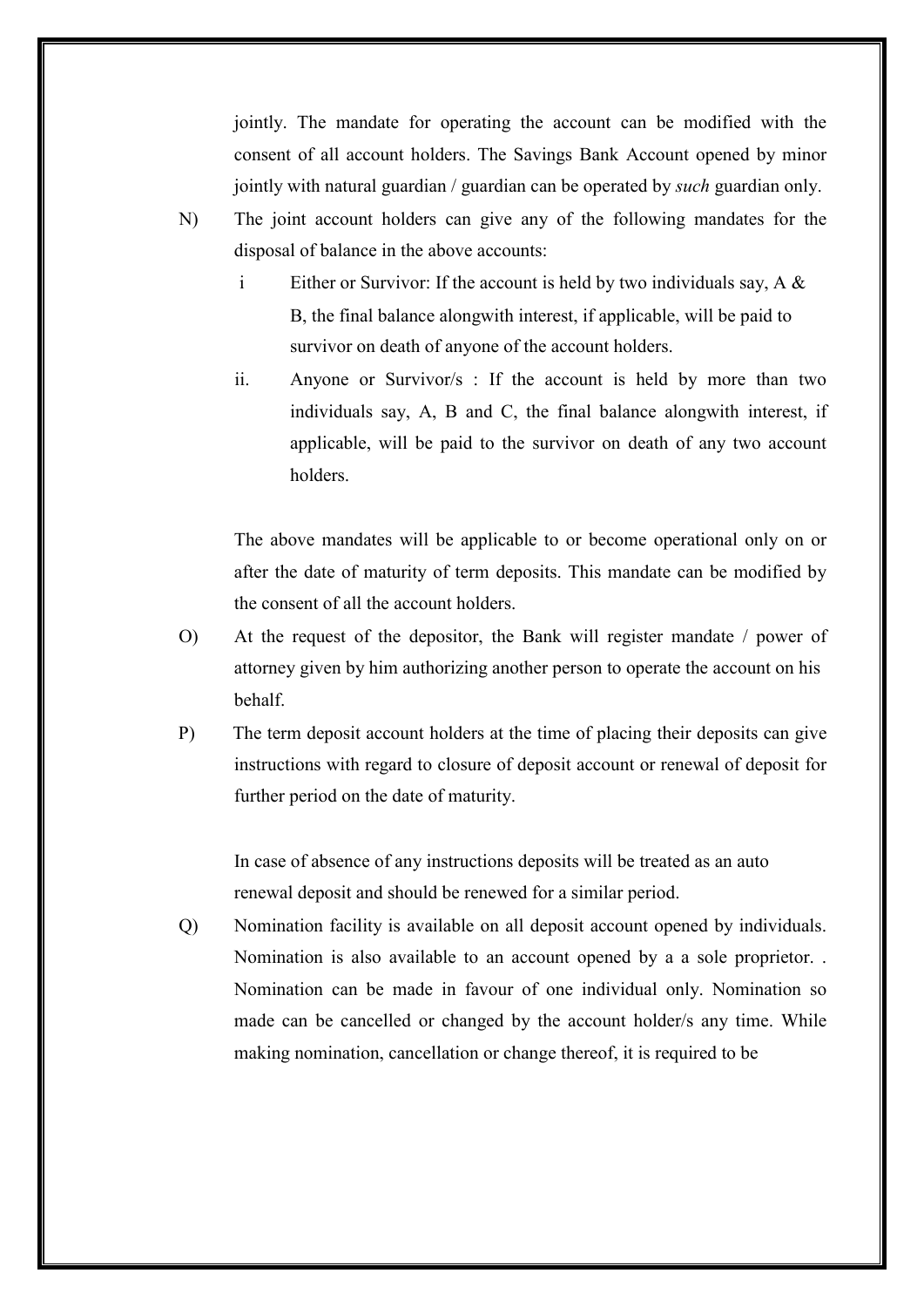witnessed by a third party. Nomination can be modified by the consent of account holder/s. Nomination can be made in favour of a minor also.

- R) Bank recommends that all depositors avail nomination facility. The nominee, in the event of death of the depositor/s, would receive the balance outstanding in the account as a trustee of legal heirs. The depositor will be informed of the advantages of the nomination facility while opening a deposit account.
- S) A statement of account will be provided by the Bank to Savings Bank as well as Current Deposit Account Holders periodically as per terms and conditions of opening of the account. Alternatively, the Bank may issue a Pass Book to Savings Bank account holders.
- T) The deposit accounts may be transferred to any other branch of the Bank at the request of the depositor.

## **4. Interest Payments**

- i) Interest shall be paid on saving account at the rate specified by Reserve Bank of India directive from time to time. However, term deposit interest rates are decided by the Bank within the general guidelines issued by the Reserve Bank of India from time to time.
- ii) In terms of Reserve Bank of India directives, interest shall be calculated at quarterly intervals on term deposits and paid at the rate decided by the Bank depending upon the period of deposits. In case of monthly deposit scheme, the interest shall be calculated for the quarter and paid monthly at discounted value. The interest on term deposits is calculated by the Bank in accordance with the formulae and conventions advised by Indian Banks' Association.
- iii) The rate of interest on deposits will be prominently displayed in the branch premises. Changes, if any, with regard to the deposit schemes and other related services shall also be communicated upfront and shall be prominently displayed.
- iv) The Bank has statutory obligation to deduct tax at source if the total interest paid / payable on all term deposits held by a person exceeds the amount specified under the Income Tax Act. The Bank will issue a tax deduction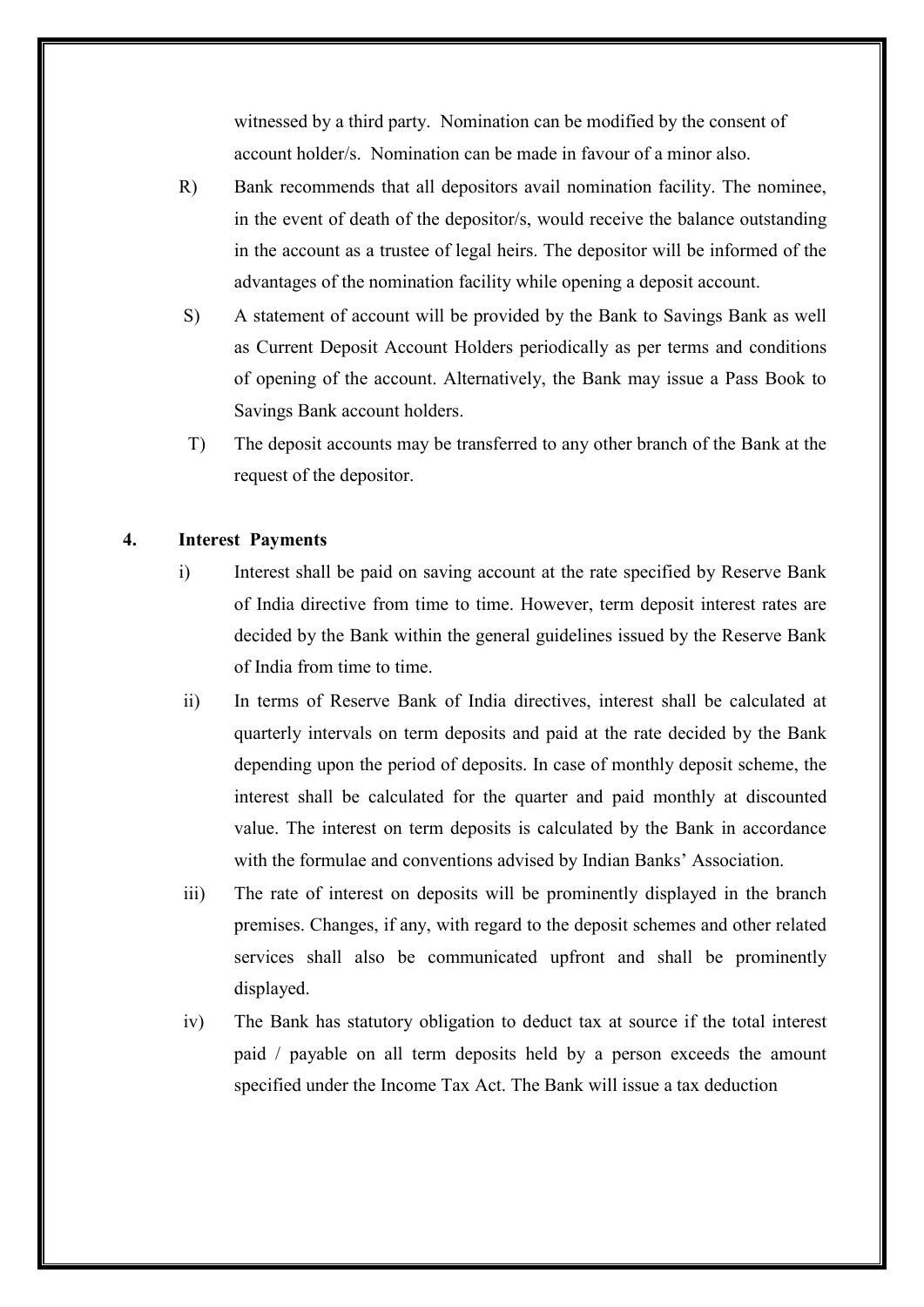certificate (TDS Certificate) for the amount of tax deducted. The depositor, if entitled to exemption from TDS can submit declaration in the prescribed format at the beginning of every financial year.

# **5 Minors' Accounts**

- i) The minor can open Savings Bank Account and the same can be operated by the natural guardian or by minor himself / herself, if he/she is above the age of 10 years. The account can also be opened jointly.
- ii) On attaining majority, the erstwhile minor should confirm the balance in his/her account and if the account is operated by the natural guardian / guardian, fresh specimen signature of erstwhile minor duly verified by the natural guardian would be obtained and kept on record for all operational purposes.

#### **6. Account of Illiterate**

The Bank may at its discretion open deposit accounts other than Current Accounts of an illiterate person. The account of such person may be opened provided he/she calls on the Bank personally along with a witness who is known to both the depositor and the Bank. Normally, no cheque book facility is provided for such Savings Bank Account. At the time of withdrawal/ repayment of deposit amount and/or interest, the account holder should affix his / her thumb impression or mark in the presence of the authorized officer who should verify the identity of the person. The Bank will explain the need for proper care and safe keeping of the passbook etc. given to the account holder. The Bank official shall explain the terms and conditions governing the account to the illiterate person..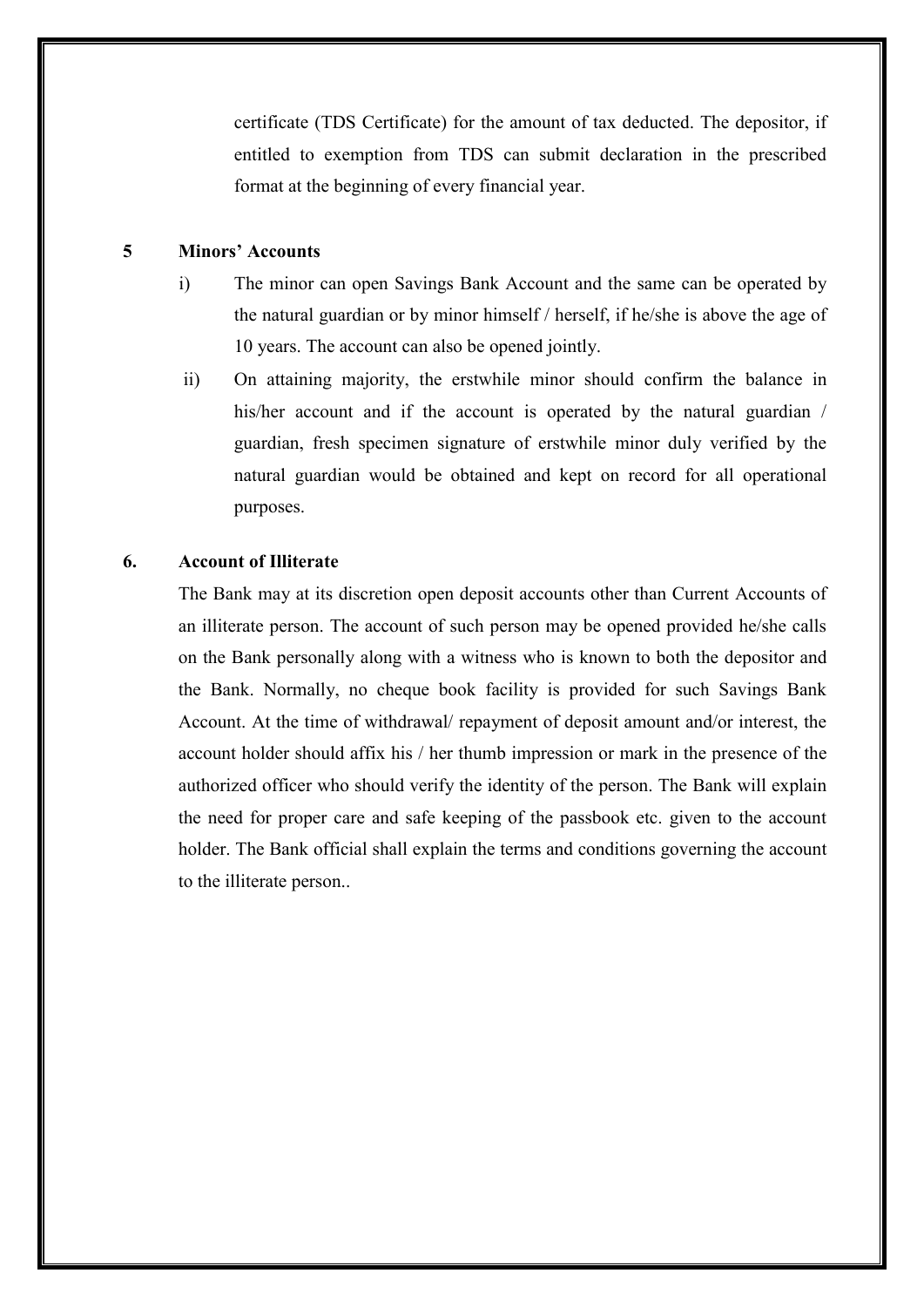#### **7. Addition or deletion of the name/s of joint account holders**

The bank may at the request of all the joint account holders allow addition or deletion of name/s of joint account holder/s if the circumstances so warrant or allow an individual depositor to add the name of another person as a joint account holder.

#### **8. Customer information**

The customer information collected from the customers shall not be used for cross selling of services or products by the Bank, their subsidiaries and affiliates. If the Bank proposes to use such information, it should be strictly with the consent of the accountholder.

#### **9. Secrecy of customer's accounts**

The Bank shall not disclose details / particulars of the customer's account to a third person or party without the expressed or implied consent from the customer. However, there are some exceptions, viz. disclosure of information under compulsion of law, where there is a duty to public to disclose and where interest of the Bank requires disclosure.

#### **10. Premature withrawal of term deposit**

The Bank on request from the depositor, at its discretion may allow withdrawal of term deposit before completion of the period of the deposit agreed upon at the time of placing the deposit. The Bank shall declare their penal interest rates policy for premature withdrawal of term deposit. The Bank shall make depositors aware of the applicable rate along with the deposit rate.

### **11. Premature renewal of term deposit**

Incase the depositor desires to renew the deposit by seeking premature closure of an existing term deposit account, the bank will permit the renewal at the applicable rate on the date of renewal, provided the deposit is renewed for a period longer than the balance period of the original deposit. While prematurely closing a deposit for the purpose of renewal, interest on the deposit for the period it has remained with the bank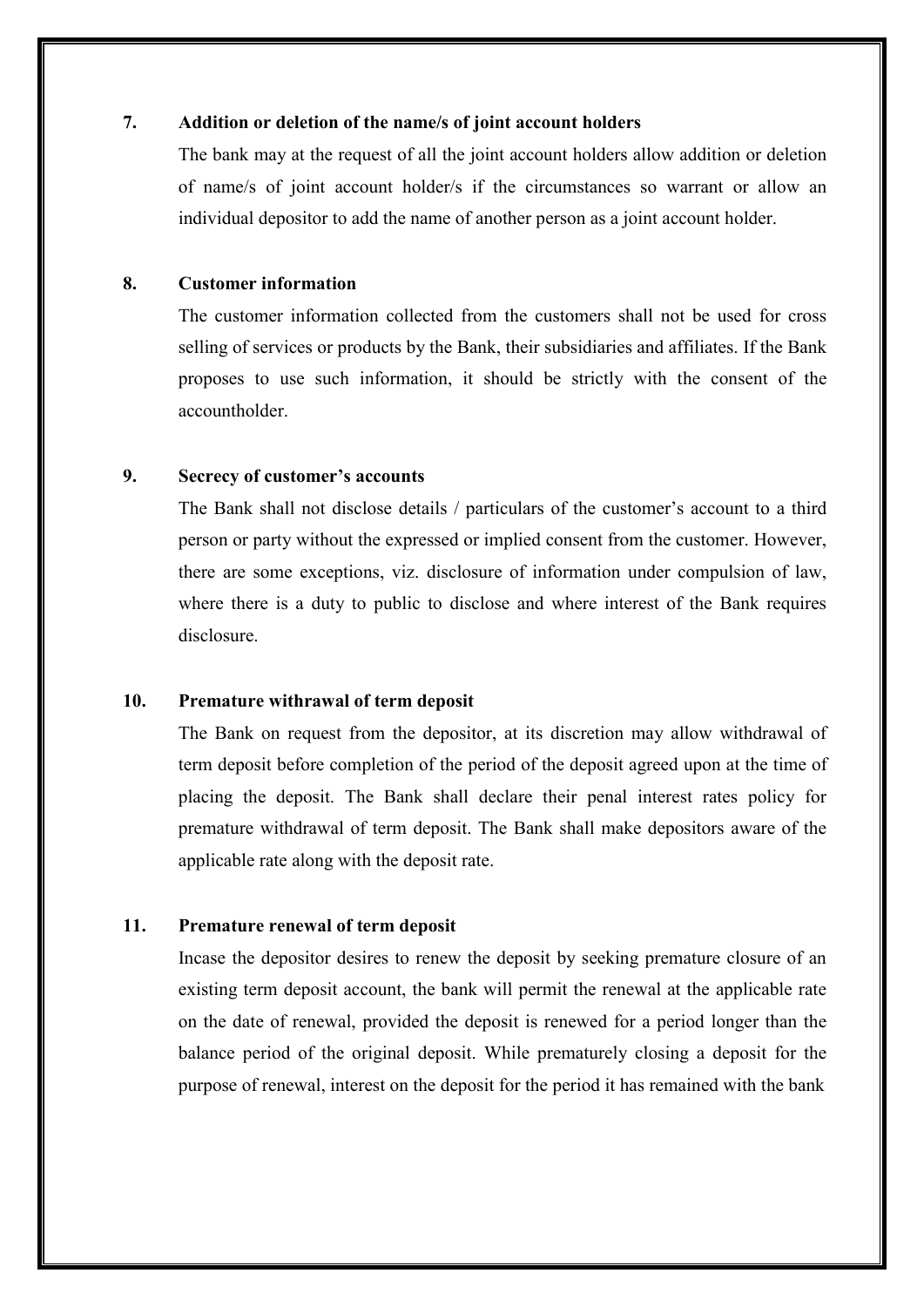will be paid at the rate applicable on the date of deposit to the period for which the deposit remained with the bank and not at the contracted rate. Further, the bank may levy pealty for pre-mature closure of an existing deposit at such rates as may be decided by the bank from time to time.

#### **12. Renewal of overdue term deposits**

When a term deposit is renewed on maturity, on renewed deposit interest rate for the period specified by the depositor as applicable on the date of maturity would be applied. If request for renewal is received after the date of maturity, such overdue deposits will be renewed with effect from the date of maturity at interest rate applicable as on the due date, provided such request is received within 14 days from the date of maturity. In respect of overdue deposits renewed after 14 days from the date of maturity, interest for the overdue period will be paid at the rates decided by the Bank from time to time.

## **13. Advances against deposits**

The Bank may consider request of the depositor/s for loan / overdraft facility against term deposits duly discharged by the depositor/s on execution of necessary security documents. The Bank may also consider loan against deposit standing in the name of minor, however, a suitable declaration stating that loan is for the benefit of the minor, is to be furnished by the depositor - applicant.

#### **14. Settlement of dues in deceased deposit account**

- i) If the depositor has registered nomination with the Bank; the balance outstanding in the account of the deceased depositor will be transferred to the account of / paid to the nominee after the Bank satisfies about the identity of the nominee, etc.
- ii) The above procedure will be followed even in respect of a joint account where nomination is registered with the Bank.
- iii) In a joint deposit account, when one of the joint account holders dies, the Bank is required to make payment jointly to the legal heirs of the deceased person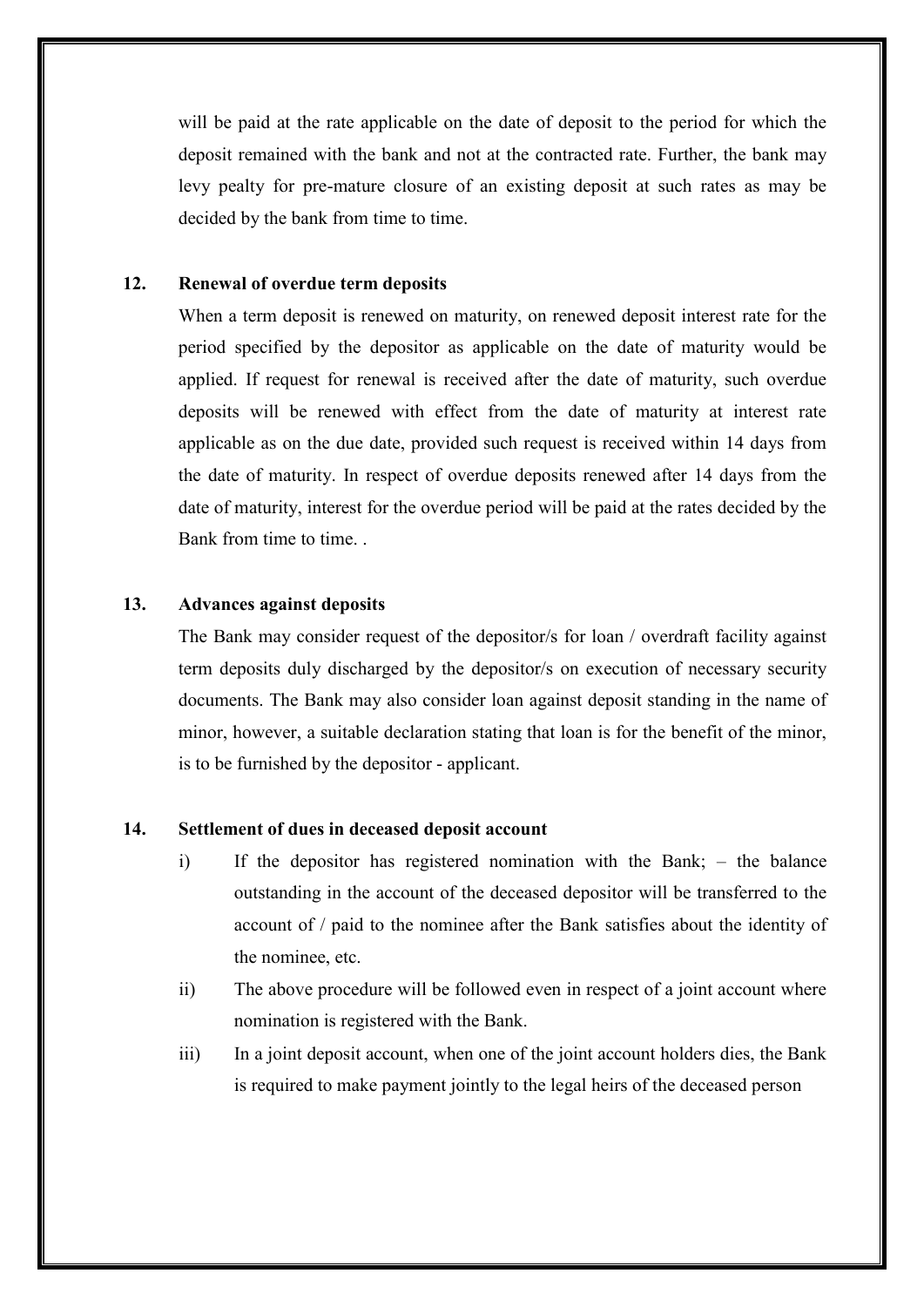and the surviving depositor(s). However, if the joint account holders had given mandate for disposal of the balance in the account in the forms such as "either or survivor, former / latter or survivor, anyone of survivors or survivor; etc., the payment will be made as per the mandate to avoid delays in production of legal papers by the heirs of the deceased.

iv) In the absence of nomination and when there are no disputes among the claimants, the Bank will pay the amount outstanding in the account of deceased person against joint application and indemnity by all legal heirs or the person mandated by the legal heirs to receive the payment on their behalf without insisting on legal documents up to the limit approved by the bank's board. This is to ensure that the common depositors are not put to hardship on account of delays in completing legal formalities

## **15. Interest payable on term deposit in deceased account**

- i) In the event of death of the depositor before the date of maturity of deposit and amount of the deposit is claimed after the date of maturity, the Bank shall pay interest at the contracted rate till the date of maturity. From the date of maturity to the date of payment, the Bank shall pay simple interest at the applicable rate obtaining on the date of maturity, for the period for which the deposit remained with the Bank beyond the date of maturity; as per the Bank's policy in this regard.
- ii) However, in the case of death of the depositor after the date of maturity of the deposit, the bank shall pay interest at savings deposit rate obtaining on the date of maturity from the date of maturity till the date of payment.

# **16. Insurance Cover for Deposits**

All bank deposits are covered under the insurance scheme offered by Deposit Insurance and Credit Guarantee Corporation of India (DICGC) subject to certain limits and conditions. The details of the insurance cover in force, will be made available to the depositor.